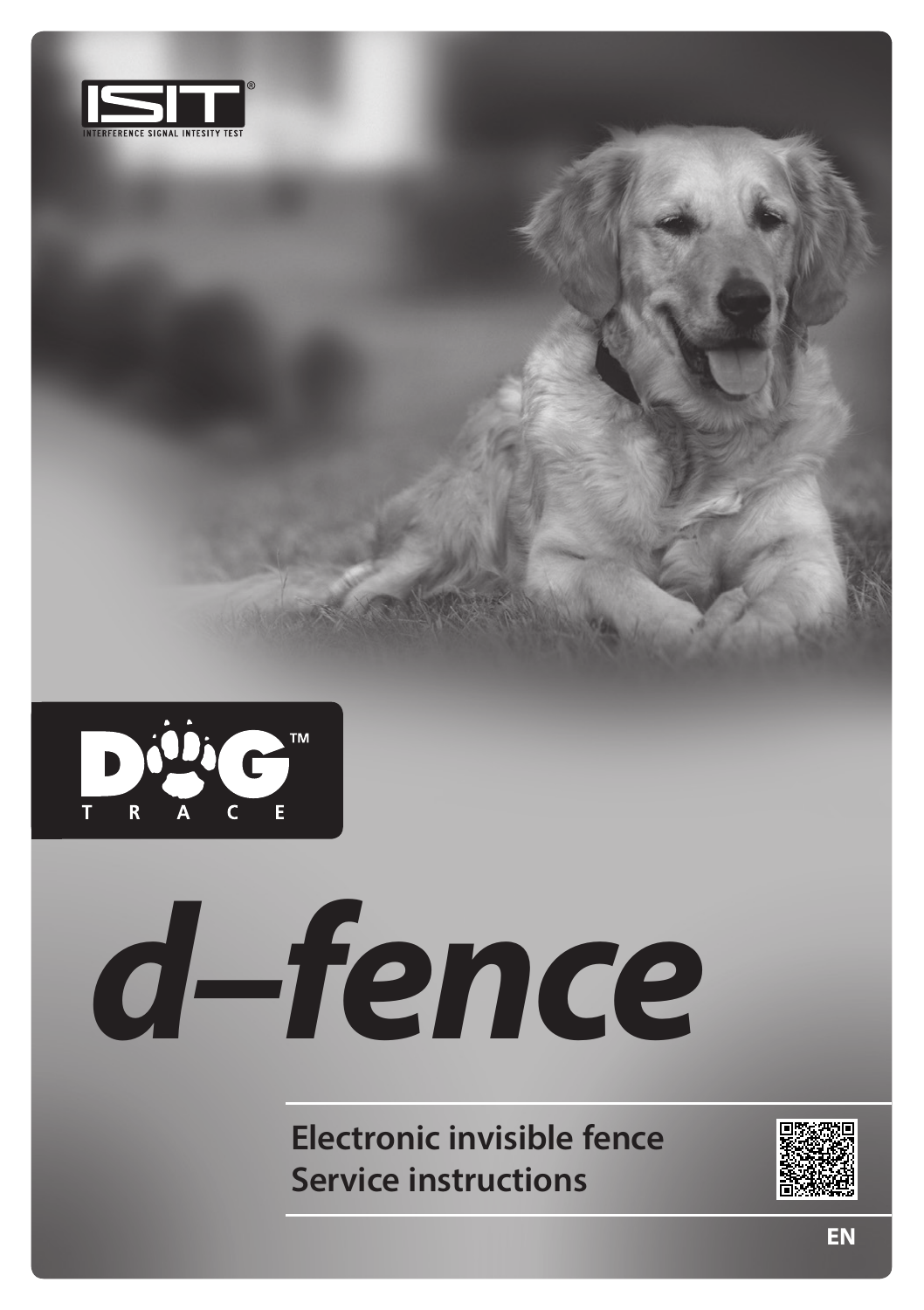### **Declaration of Conformity**

**We:**

VNT electronics s.r.o. Dvorská 605 563 01 Lanškroun IČO: 64793826 declare under own responsibility that the product: **Electronic invisible fence** 

**Dogtrace d-fence**

is in compliance with the essential requirements and other relevant provisions of Directive 2014/53/EC meets requirements of General Licence of The Czech Telecommunication Office according to general licence no. VO-R/10/05.2014-3, and corresponds to the following standards:

### **ETSI EN 301 489-1 V1.9.2**

**ETSI EN 301 489-3 V1.6.1**

**ETSI EN 300 220-2 V.2.4.1**

**ETSI EN 60950-1 ed.2:2006 /A1:2010 /A11:2009 /A12:2011 /A2:2014/Cor.1:2012**

**EN 62479:2010**

The product is safe on condition of commonly used in conformity with instruction manual. The Declaration of Conformity is based on following dates: **Measuring report no.:** 3606/05 issued by certificated laboratory no.1104.3 ITC Uherské Hradiště This declaration of Conformity is created in exclusive responsibility of producer.

In Lanškroun 1. 1. 2018

Ing. Jan Horák executive director Tel.: +420 461 310 764 info@dogtrace.com **www.dogtrace.com**

Hereby, **VNT electronics s.r.o.,** declares that this **Dogtrace d-fence** is in compliance with the essential requirements and other relevant provisions of Directive 2014/53/EC.

# *Contents*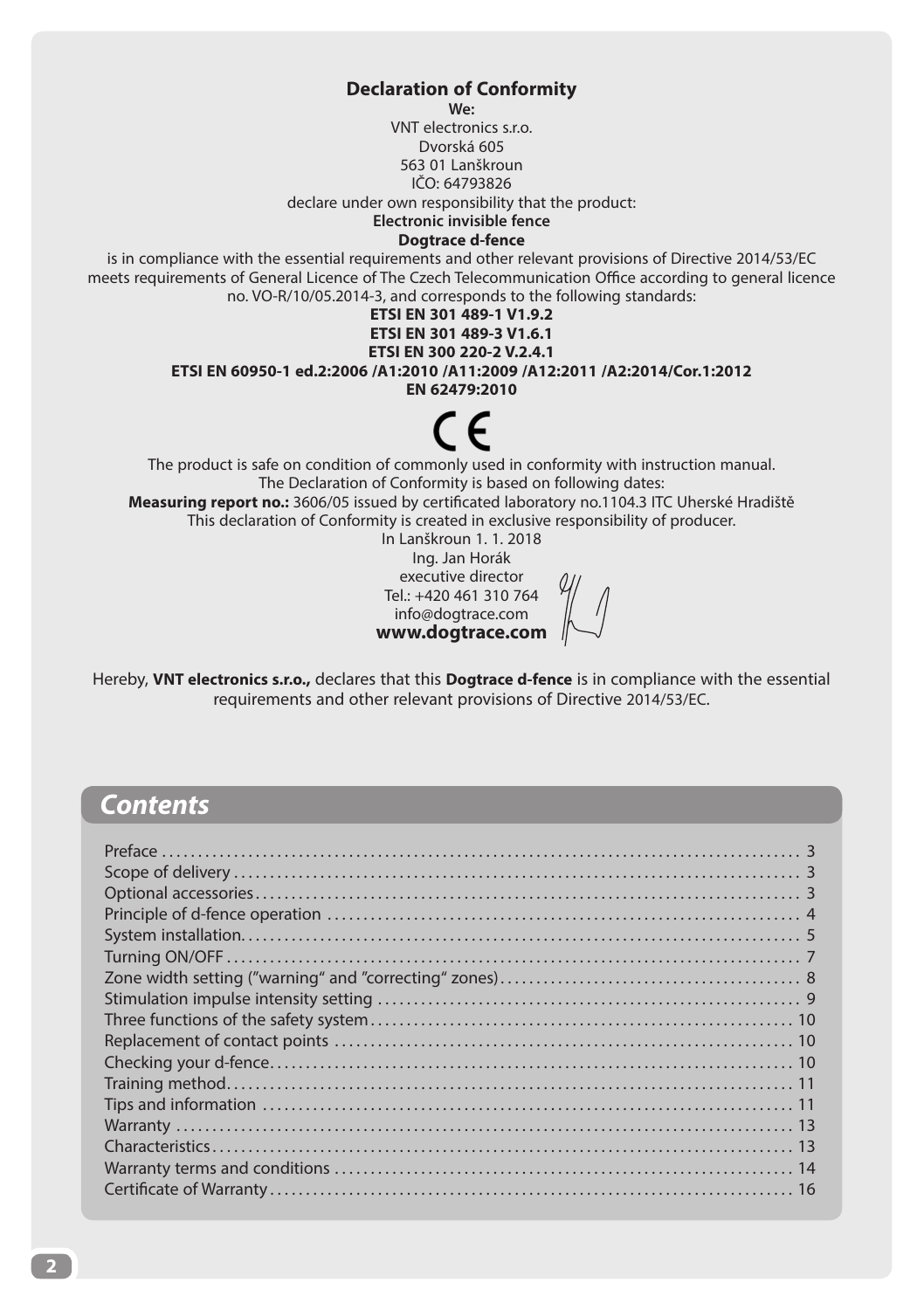# *Preface*

Do you have a wandering pet not paying attention to your protests who likes traveling nearby and far from your house? Or is it a garden lover who likes your garden patches or a swimmer who loves swimming in your pool? Are you afraid of the fact that your pet may cause a road accident or it may become its victim? The electronic invisible **d–fence**, consisting of the transmitting generator, the antenna wire, and the collar will help you limit the range of movement of your dog, create the "prohibited zones", without depriving it of its freedom of movement.

The **d-fence** is a modern and highly efficient system enabling one or more dogs to run freely in the area, fenced or fenceless, which you will provide it.

# *Scope of delivery*

- Receiver with a collar strap
- 2 pairs of contact points (12 mm and 17 mm)
- CR2 3V lithium battery
- Test discharge lamp
- Transmitting generator
- Power adapter
- $\bullet$  100 m insulated wire 0,75 mm<sup>2</sup> (does not contain d-fence 1001)
- Antenna connector
- Service instructions and Certificate of Warranty
- 2 connectors for connecting wires
- Transmitting generator holder
- Magnet with a neck string

# *Optional accessories*

- Additional receiver (fore more dogs)
- Dummy receiver
- Woven or plastic collars various colours
- Spare contact points
- Spare battery
- $\bullet$  100 m of insulated wire 0,75-2,5 mm<sup>2</sup>
- Connectors for connecting wires
- Plastic targets for marking zones
- Spare seals
- Spare screws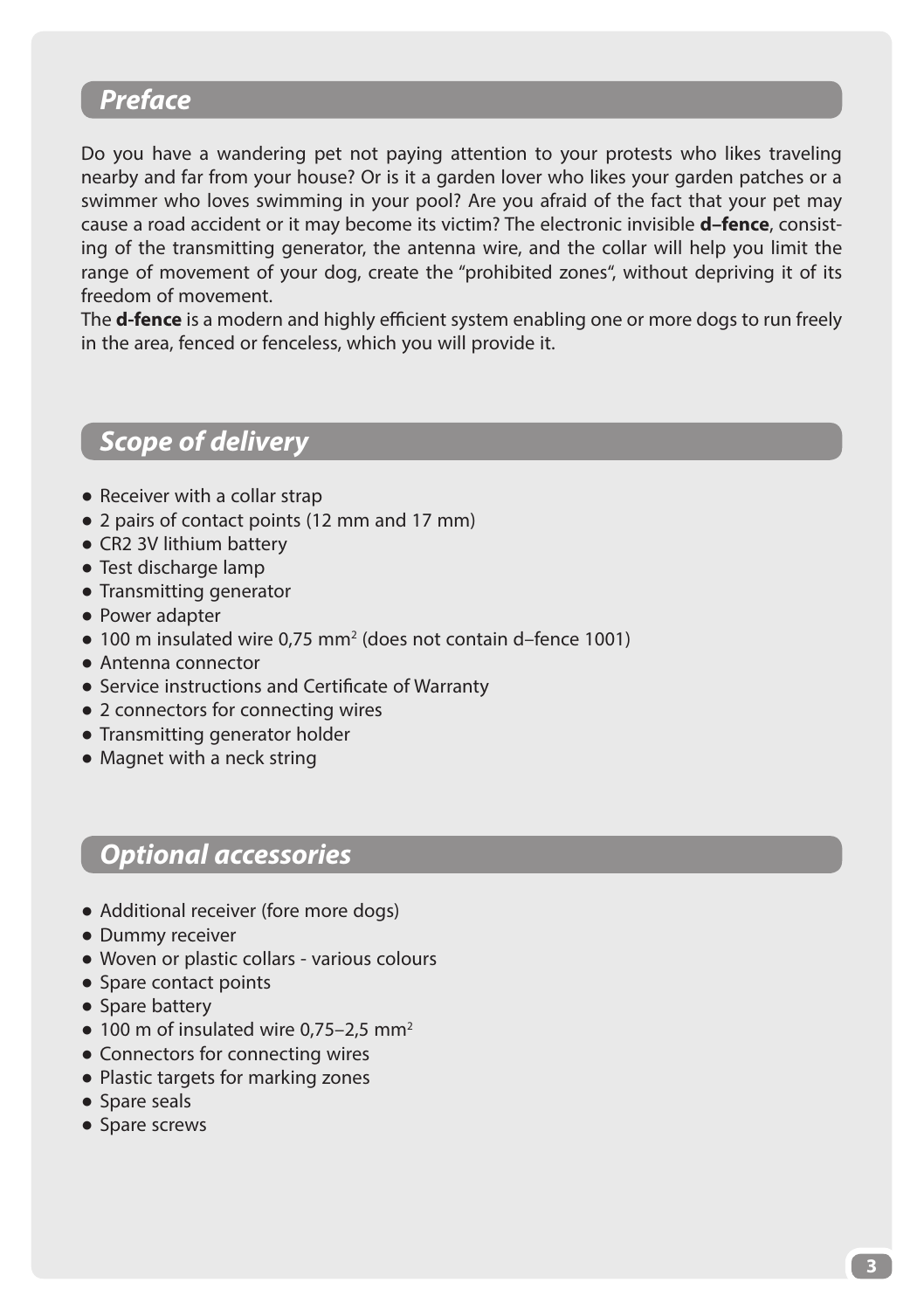# *Principle of Dogtrace d–fence operation*

- The unit in the emergency mode is waiting for the dog coming to the prohibited zone border (formed by an insulated wire as an antenna), divided into two zones.
- If the dog crosses the border of the first (warning) zone, the collar starts emitting sound signals.
- If the dog does not respond to the sound warning and crosses the border of the second (correction) zone, the collar emits a signal and adds an stimulation impulse.
- After the dog returns from the prohibited zone, the system switches to the emergency mode.
- It is possible to adjust the widths of both zones in defined limits.
- The dog will quickly learn to move only in the restricted area.
- To increase efficiency, it is possible to mark the restricted area with targets (refer to Optional accessories).
- The number of dogs with collars is not restricted.
- The antenna (a loop of insulated wire) is fed by the transmitting generator and it must not be interrupted anywhere.
- The voltage within the antenna does not exceed 12V so there is no risk even if the wire is interrupted.

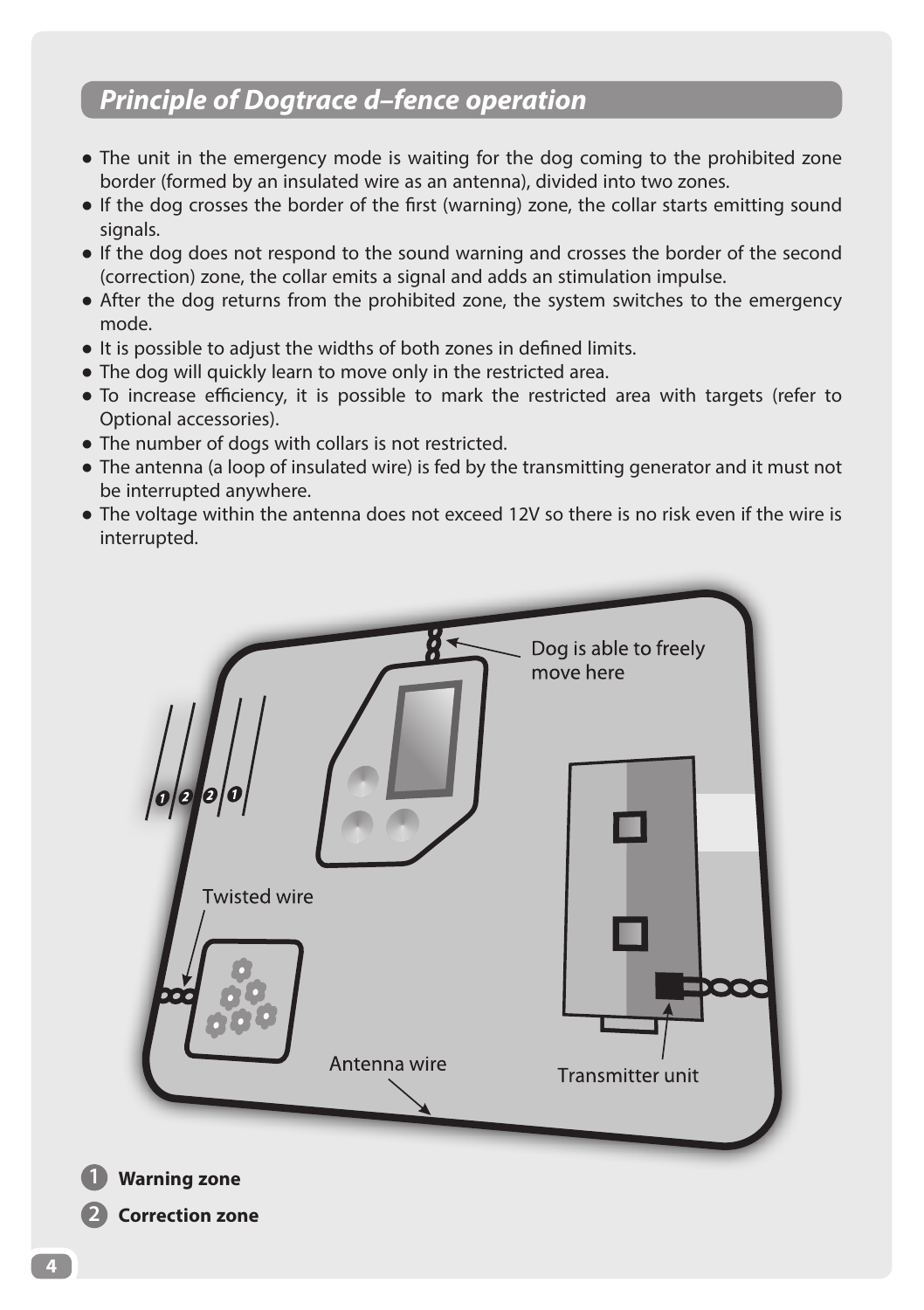# *System installation*

# **Transmitter**

- The transmitter must be located in a safe place protected against water and moisture. It withstands temperature variations (within technical conditions), however, the penetration of water would destroy it.
- Fix the transmitter onto the internal wall near to a power socket (220V).
- Connect the transmitter to the power adapter by plugging the adapter cable in the transmitter and by plugging the adapter in the mains socket outlet.

# **Transmitter description**

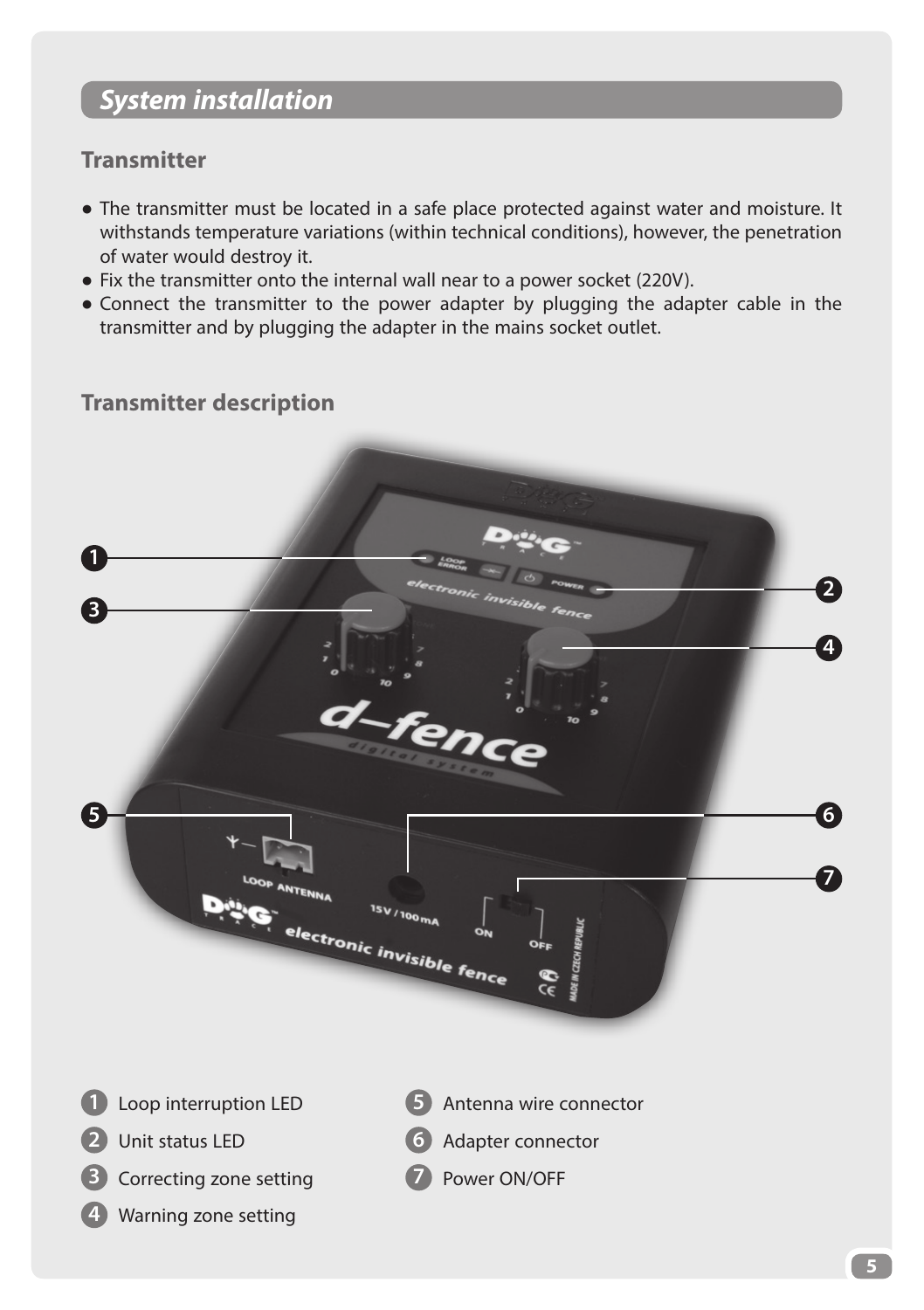# **Antenna wire**

To make the system work, the wire must be connected to the transmitter and it must form an uninterrupted wire loop of 0,75 mm<sup>2</sup> to 2,5 mm<sup>2</sup> cross section, depending on the loop length. Unreel the wire from the transmitter round your piece of land. To take the wire out of the garage, your house, or any other covered location where the transmitter is located, pull it through the window, door or do it in another suitable way. The wire can be laid on the ground, slightly buried (max. 5 cm deep), or it can be fixed to the existing fence or wall (in this case max. up to 30 cm above the ground). The wire must not be tight or it might get broken due to changes in temperature.

If you need more than 100 m of the antenna wire, you must extend it with another wire of necessary length using vampire connectors or in any other suitable and reliable way.

However, the point of connection (nor any other portion of wire) must not be left uninsulated. With the vampire connectors delivered by us, it is not necessary to remove the insulation from the end of the wire. If you wish your dog to pass freely across a certain location in your piece of land where the wire must be led (e.g. between the transmitter located in the garage and the wire installed round your piece of land), coil the outgoing wire round the incoming one: the wires twisted round each other result in extinction of emitted waves.

Do not shape the wire at right angles, but make preferably wider curves if possible.

After you have made the loop and you are back with the other end at the transmitter, remove insulation from both ends of the wire and fix them to the transmitter connector using two screws.

Insert the connector in the appropriate port of the transmitter (the connector is shaped and it can be inserted in one way only).

# **Restricting targets** (refer to Optional accessories)

They enable your dog to see the zone where it can freely move as well as the boundaries it may not get over (if the wire is laid across the place where the boundary is not restricted in a natural way, such as a hedge). It is recommended to place the marks along the internal edge of the acoustic warning zone, close enough to one another.

As soon as your dog is familiar with its borderline, the marks can be removed.

Before installing your **d-fence** system, it is useful to make a small sketch of your piece of land and indicate the layout of your antenna wire, especially its connectors (refer to the diagram).

# **Antenna wire**

By winding the outgoing wire round the incoming one the wave emissions are mutually suppressed and the animal can freely move within this location.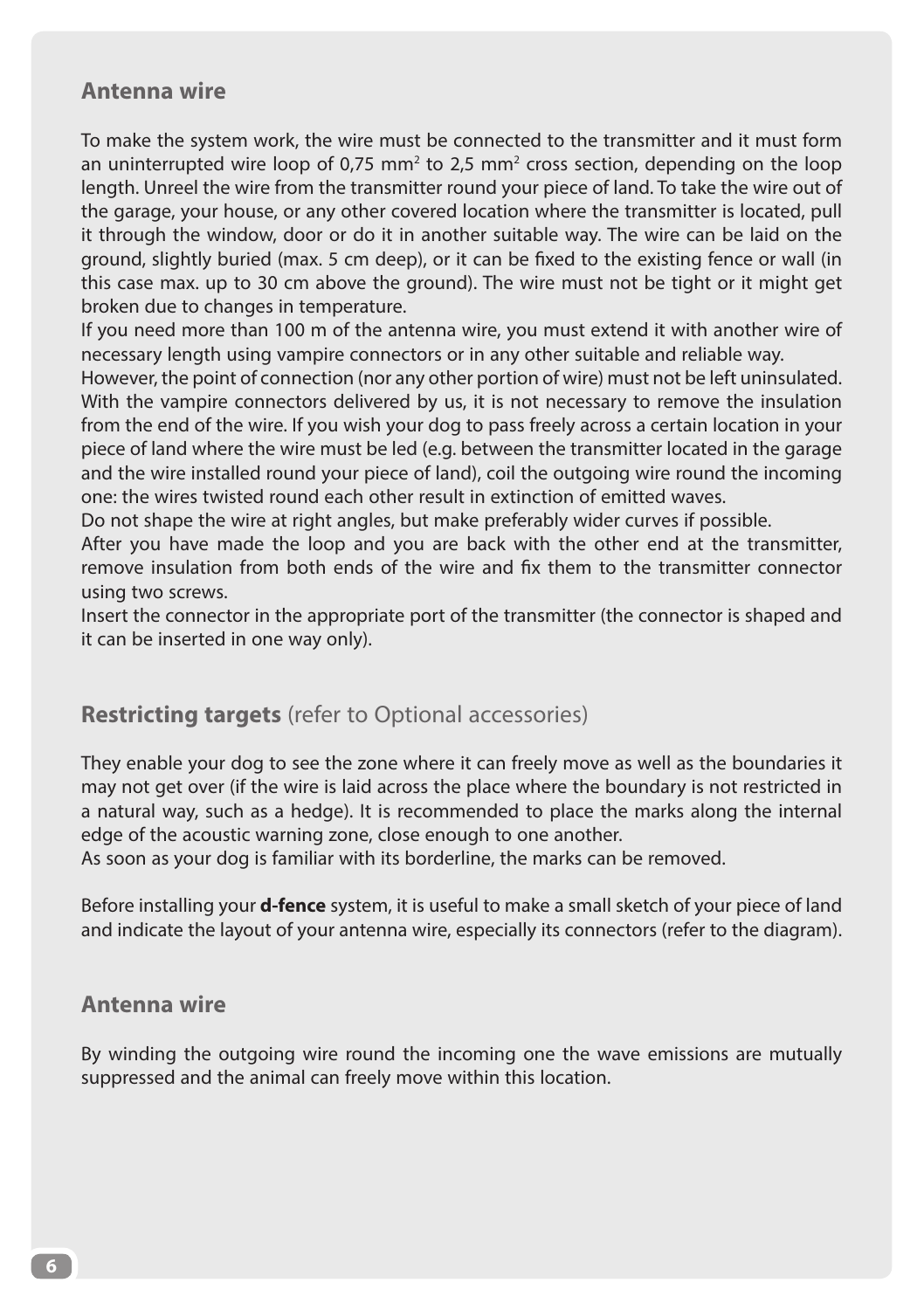# *Turning ON/OFF*

# **Turning ON**

### ● **Transmitter**

Plug the adapter connector in the socket on the back of the transmitter unit and plug in the power outlet. You can power up the transmitter by the setting the switch to "**ON**". The green LED on the front panel will be lit and in the case that the antenna wire is not connected, the red LED (Loop error) starts flashing on and off and the transmitter starts sounding intermittently. After the antenna wire is connected, the LED will be steadily lit and the transmitter stops sounding.

### ● **Receiver (collar)**

Insertion (replacement) battery: Remove 4 screws from the receiver housing cover plate using a cross-head screwdriver. Install a CR2 type 3V battery following the proper polarity, indicated with the "**+**" sign on the PCB next to the battery compartment. A beep will sound indicating that the collar is active. Make sure that the seal is in its correct place, i.e. in the slot on the housing cover. To retain water-tightness, it is recommended to replace this seal at least once a year. Replace the receiver housing cover and tighten reasonably the 4 screws with the cross-head screwdriver.

### **Note:**

After battery replacement the collar will remember the mode you selected previously.

# **Switching OFF**

If the receiving collar is not used for a long period of time, the battery should be removed. If you want to take your dog out of your piece of land, take off its receiving collar. You can also turn off the transmitter by setting the switch to "**OFF**". The green LED goes out.

### **Checking the battery status**

There is an indicator LED on the front side of the receiver.

● Weak battery: the indicator LED is blinking in red. Exchange the CR2 3V battery as described in the user guide (chapter Turning ON/ OFF – Receiver)



*Battery polarity sign*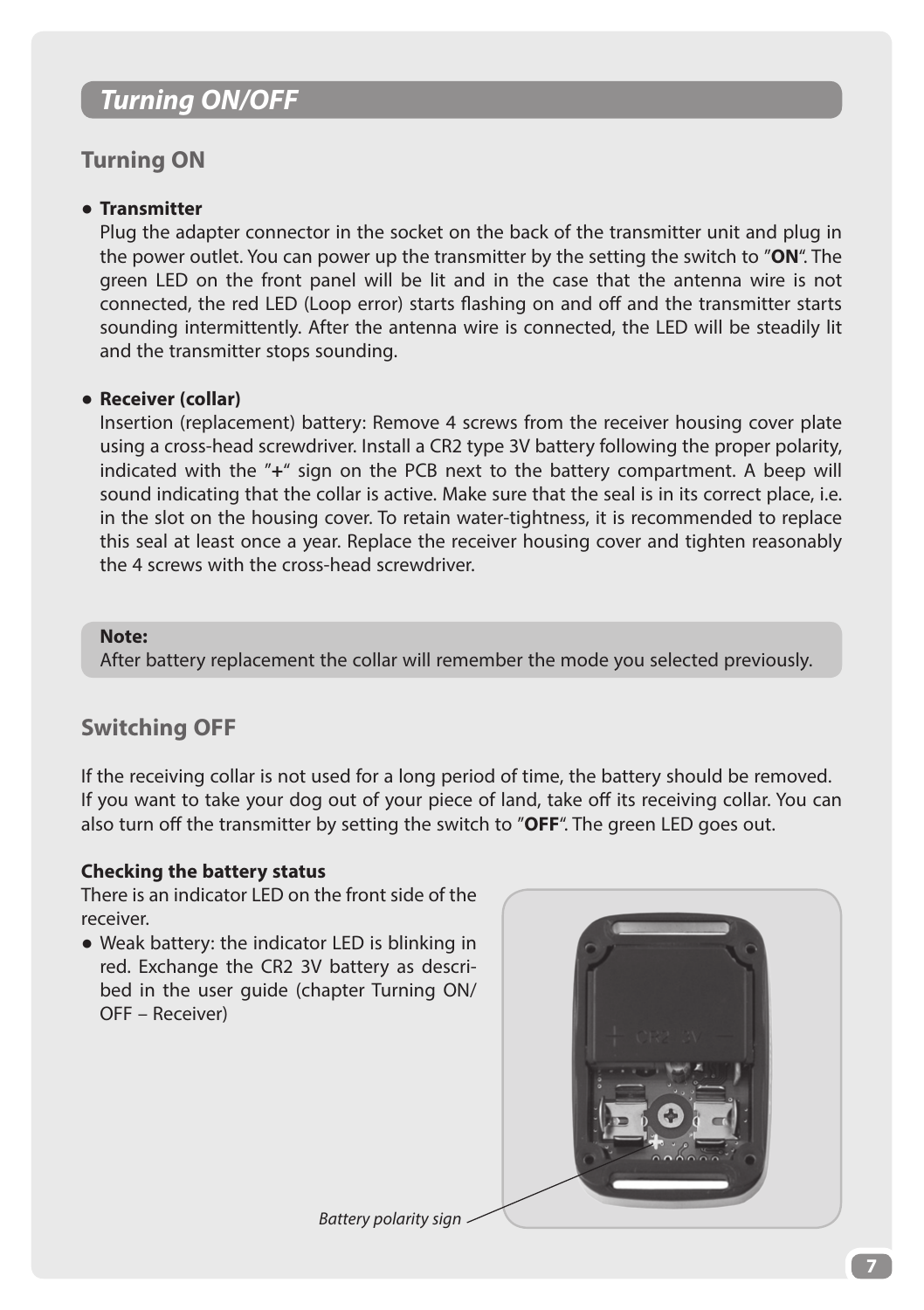# *Zone width setting ("warning" and "correcting" zones)*

With your transmitter you can extend and reduce the width of the warning and correcting zones, depending on conditions in your piece of land and upon how the wire is laid.

# **a) The warning zone (sound signal)**

It is infinitely adjustable from 0,40 m to 5 m (the detection distance is approximate, depending on the loop length and location of the wire) along both sides of the wire using the knob located on the transmitter panel. Steps 0 to 10 will help you define the zone width according to your needs, whereas it approximately holds true that **0** = 0,40 m and **10** = 5 m.

# **b) The correcting zone (stimulation impulse)**

It is infinitely adjustable from 0,30 m to 1,50 m (the detection distance is approximate, depending on the loop length and location of the wire) along both sides of the wire. Steps 0 to 10 will help you define the one width according to your needs, whereas it approximately holds true that **0** = 0,30 m and **10** = 1,5 m.

# **c) Checking and setting the zones**

Before you let your dog enter its restricted area, you should physically check the surface and boundaries of your piece of land assigned to your pet. For this purpose, first place the leads of the testing discharge lamp under the contact points of the receiving collar; release them slightly and then fasten them slightly again so that they can press down the testing lamp wires. Install a battery in the receiving collar and then power up the transmitter by setting the switch to the left to "**ON**". Set both potentiometer knobs to "**0**" position.

### **Correcting zone setting**

Select a distance from the antenna wire where you wish to define the correcting zone for your dog, stand up on that place and hold the receiving collar by the strap about 30 cm above ground with the logo facing to the antenna wire.

Then, turn slowly the potentiometer to adjust the correcting zone as long as the test LED is regularly on in given intervals (approximately after 1 second) along with audible sound signal.

### **Warning zone setting**

The procedure is the same as the previous one. Select a distance from the antenna wire where you wish to define the warning zone for your dog, stand up on that place and hold the receiving collar by the strap about 30 cm above ground with the logo facing to the antenna wire. Then, turn slowly the potentiometer to adjust the warning zone as long as a rapid intermittent sound signal is heard.

### **Important:**

The zone width is changed according to the length and location of the antenna wire in your piece of land. The longer the antenna wire is, the narrower are the zones. The width may also be different at the bends (in the corners) compared to straight sections.

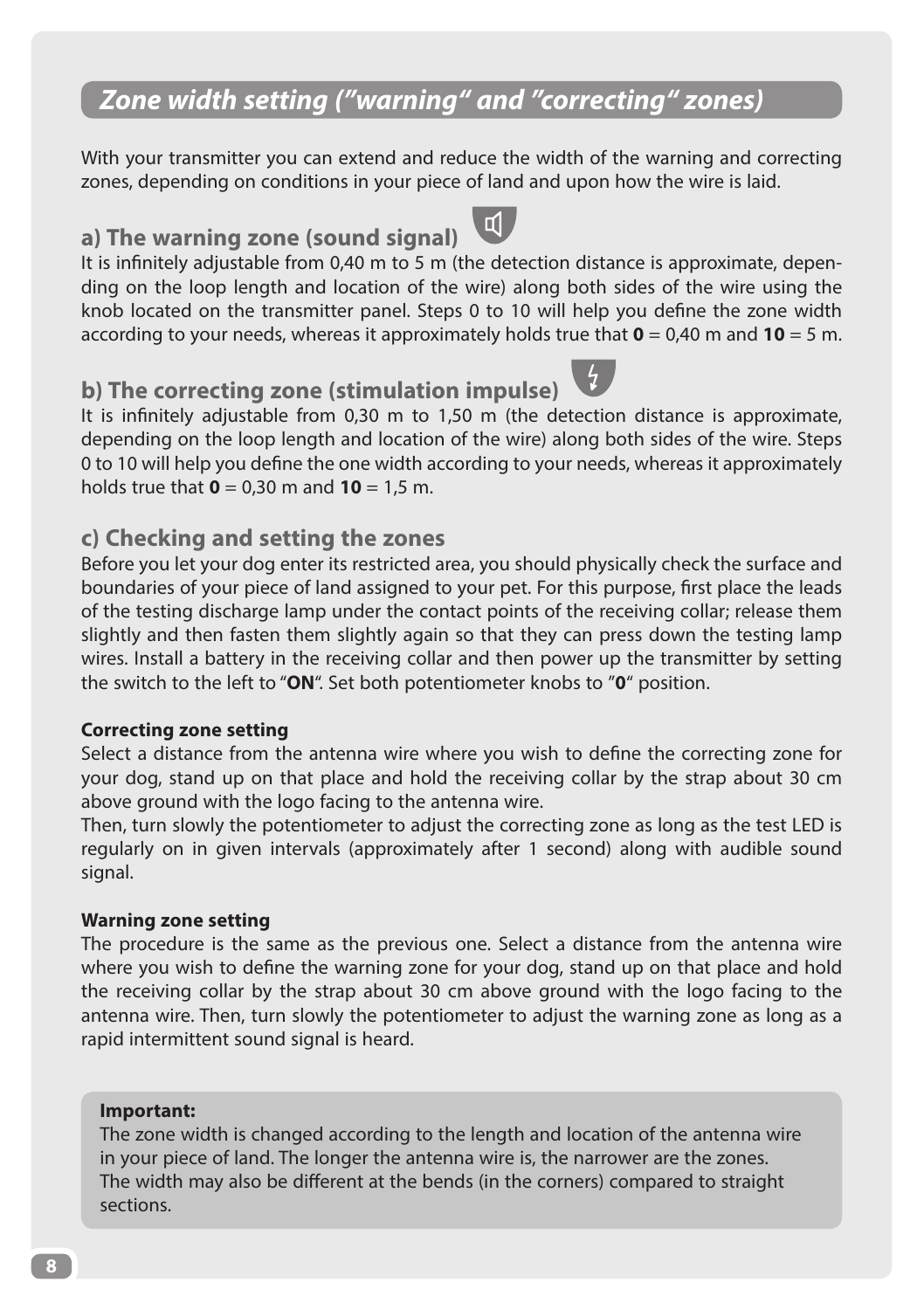# *Stimulation impulse intensity setting*

There are 8 modes for setting a stimulation impulse level and 1 mode for testing intensity of interference signals. You can adjust stimulation impulse level according to size and sensitivity of your dog.

### **Changing a mode**

- Turn the receiver on (battery inserted).
- Place the magnet, to a target marked on the receiver – see picture  $\blacktriangleright$ .
- A certain number of beeps are emitted indicating a mode (1–9).
- After the required mode is set, remove the magnet from the receiver. The receiver saves the mode configuration into its memory.



The table below shows how **d–fence** works in different modes and recommends the right mode according to dog breeds sizes.

| <b>Mode</b>    | No. of beeps | Dog breed size | <b>Level of stimulation impulse</b>       |
|----------------|--------------|----------------|-------------------------------------------|
|                |              | small          | very low                                  |
|                |              | small          | low                                       |
| 3              |              | small          | medium                                    |
| $\overline{4}$ | 4            | medium         | higher                                    |
| 5              |              | medium         | high                                      |
| 6              | 6            | large          | very high                                 |
|                |              | large          | extremely high                            |
| 8              | 8            | large          | maximum                                   |
| 9              | 9            |                | Interference signal intensity test (ISIT) |

**Note:** The device is set to mode 1 by default.

### **Interference Signal Intensity Test (ISIT)**

The unique and patented ISIT function enables the detection of interference signal intensity where the wire is being laid. This helps avoid potential functionality problems of the d–fence system. In the ISIT mode (mode no. 9), the receiver detects intensity of interference signals.

A red LED diode starts blinking when an interference signal is detected. The blinking frequency increases with increasing intensity of interference signals. If the LED diode shines permanently, the interference signal intensity is very high.

It is not recommended to lay a wire in an area where an interference signal is detected. It could significantly influence correct functionality of the d–fence.

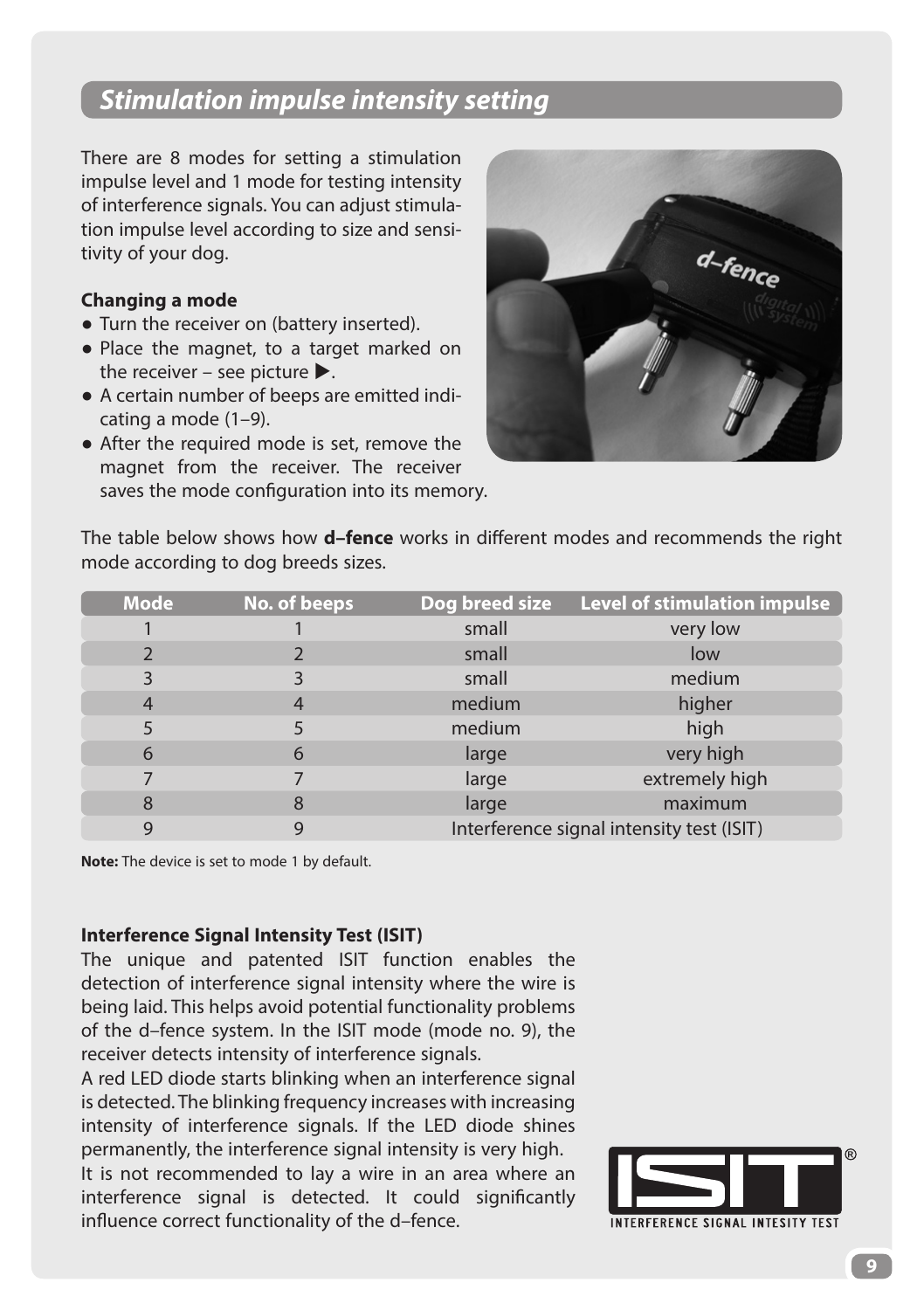# *Three functions of the safety system*

# **1. Antenna wire cut-off**

If the antenna wire is cut off (or there is a failure in connection), the transmitter will warn you about the functional failure by intermittent beeping and the "**Loop error**" LED flashes on and off.

# **2. Warning zone leaving**

After some 20 seconds of permanent presence in the warning zone, your dog will be warned to leave it by a few short stimulation impulse.

# **3. Correcting zone leaving**

If your dog stays motionless in the correcting zone for about 20 seconds, the system will stop emitting the stimulation impulse. The correcting cycle will be restored, after your dog leaves this zone.

# *Replacement of contact points*

Before replacing the electrodes, make sure that you have correctly turned off the collar (remove the battery from it).

If you have a longwooled dog, use long contact points (they are typically delivered as the accessories to the delivery) and vice versa (for short contact points, refer to Optional accessories). Contact points should be slightly tightened by hand. Do not use pliers or any other tools to tighten the contact points as you can cause an irreparable damage to the product.

# *Checking your d–fence*

# **Checking the correct functionality**

You can check any time whether your **d–fence** operates correctly and visualize its operation using the testing discharge lamp.

**Before you are going to carry out this check, make sure that the receiving collar is turned off (the battery is removed from it).**

Connect the testing discharge lamp to the contact points and ensure a reliable contact (you can pull in the lamp wires under the contact points or to make a loop round the contact points).

Install a battery in the collar. Connect the transmitter to the power adapter (plug the power adapter in the mains socket outlet) and turn on the transmitter by setting the switch to "**ON**". Walk slowly towards the antenna wire. At first you should hear a warning beep and after approaching closer to the wire, the testing discharge lamp should be lit.

### **In this case your unit works perfectly.**

**Before the testing discharge lamp is disconnected, remove the battery from the collar!**

# **Checking the preset mode**

If you need it or when the behavior of your dog is changing as it is getting used to the **d–fence**, you can check the mode you set some time ago.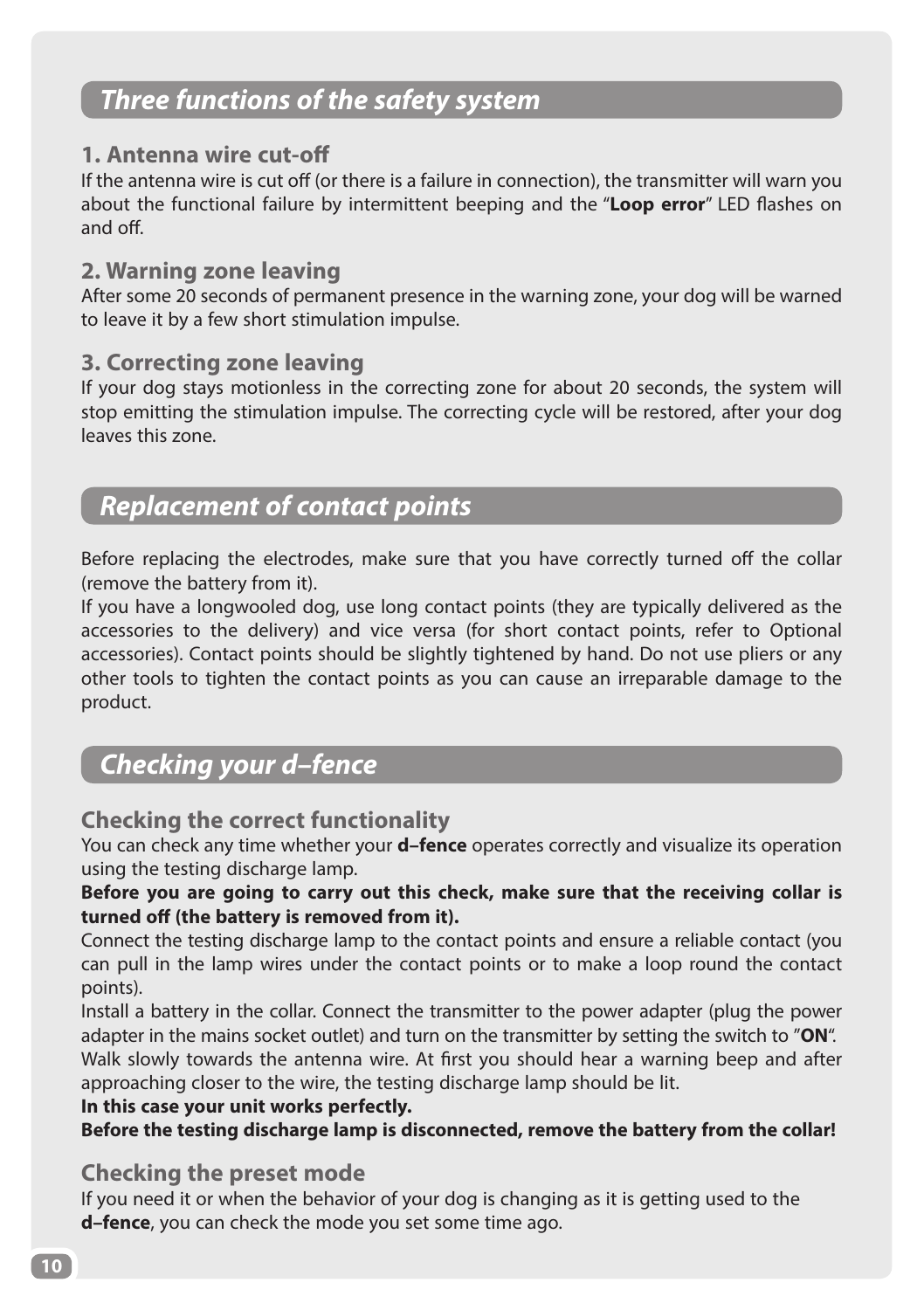# *Training method*

# **We are starting to use the collar**

The initial period of use can start when the young dog is at the age of 6 months after its elementary training is finished. Do not put the receiving collar on a pet being in poor state of health (heart problems, epilepsy, etc.) or to a dog that has problems with its behavior. The dog will need to get used to wearing the collar: let him wear it for a few days without applying to it.

### **Proceed gradually and slowly**

It is necessary to draw attention of your dog so that it can create quickly a link between its incorrect behavior and its correction, firstly by the sound signal: "**sound warning zone**" followed by the "**correcting zone**" stimulation impulse. The marks can help it visualize the beginning of the warning zone.

# **Encourage it by patting and stroking**

After being admonished by a stimulation impulse, when the pet has already learned to obey and return, it should be encouraged. The pet will understand it much more quickly and its efforts to obey will be growing. When it is fully aware of the link between the stimulation impulse and its wrong behavior, you can devote to your own work, but never forget to encourage it for its good behavior in order to strengthen its ability to understand the "conception of obedience".

# *Tips and information*

# **For the best results**

### **Adjustment and positioning of the collar**

It is very important to adjust the collar around dog's neck properly. Its positioning permits to detect the dog's breakaway from the permitted area and makes the stimulation impulse to be efficient. If you want to obtain the best results from your unit, you must ensure **a good contact between the collar and the dog's skin** by careful adjustment of the belt; when the belt is too loose, it will not work properly; when it will be too tight, the dog may have problems with breathing or it will be uncomfortable for it.

If it is necessary, replace the long contact points with short ones (refer to the section about the replacement of contact points).

### **Battery check**

Make sure that the battery is in order; its state may influence the correct operation of the receiving collar. When the temperatures are below zero, the battery is less efficient than at room temperature.

### **Checking the attachment of the electrodes**

Make sure before every mounting that the contact points are properly attached (by hand).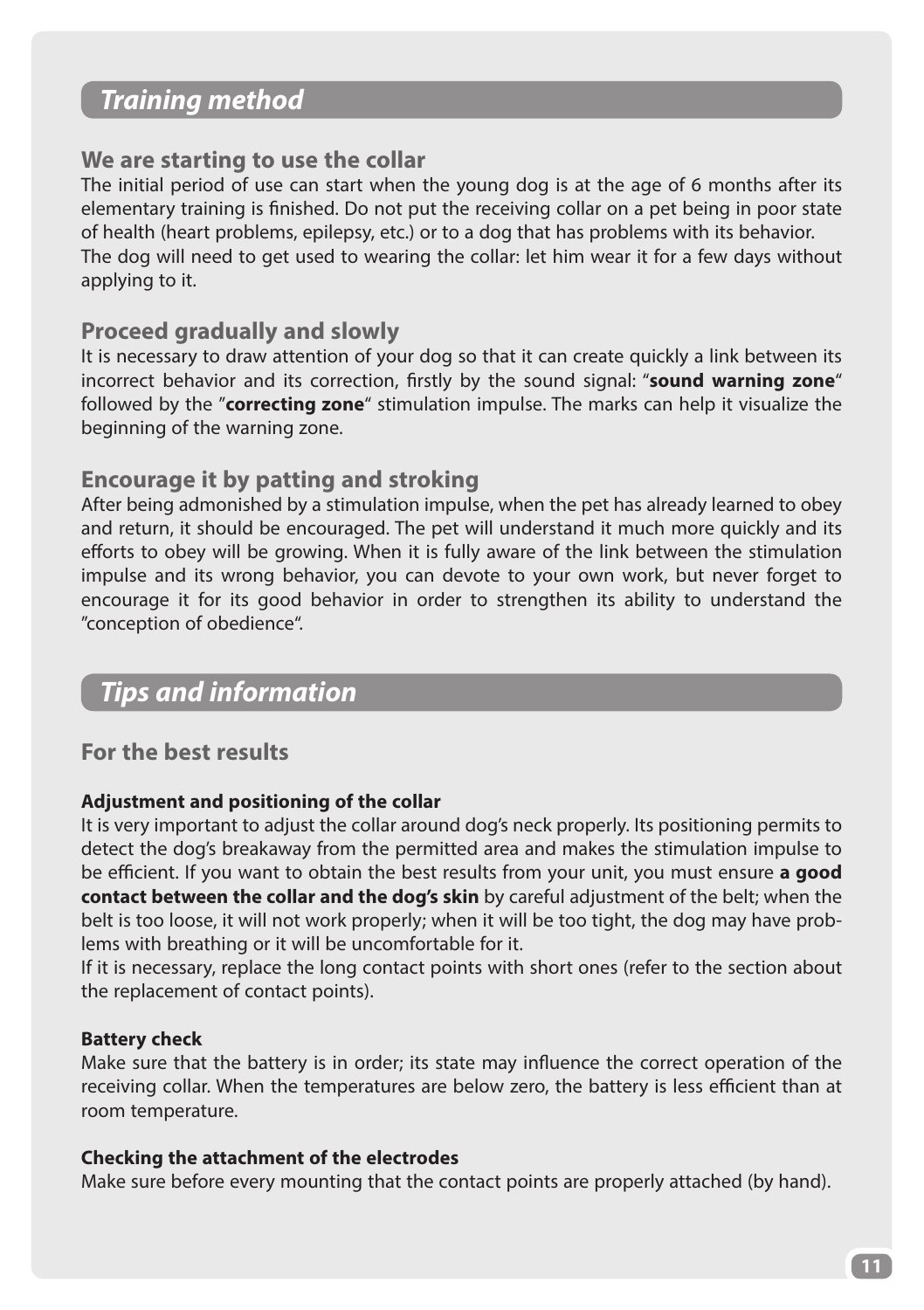# **Basic requirements**

- Never lay the antenna wire close to electric and telephone cables, television or satellite antenna leads. If you are unable to avoid crossing these conductors, try to cross them at the right angles if it is possible (avoid parallel running of the antenna cable along them).
- Disconnect the power adapter of the transmitter from the mains during a thunderstorm, namely unplug the antenna connector.

# **Safety measures**

- Keep the **d–fence** transmitter and the receiver out of children's reach.
- Avoid water penetration in the collar when it is open (namely when batteries are being changed), in the transmitter unit or in the power adaptor.
- Remove the batteries from the collar if you will not use it for 3 months or longer.
- Never leave a flat battery in the collar; it may leak and damage your receiving belt.
- If you did not use the collar for a long time, check it carefully whether it works properly.
- Before every application check the attachment of the contact points (by hand).
- Do not put the collar in places that are exposed to high temperatures, e.g. at the car window.
- Before the collar is to be attached for the first time, you should have your dog examined by your vet to be sure that it is capable of wearing the receiving collar.
- The system is automatically activated as soon as your pet enters the restricted zone, however, despite the excellent reliability of the product, it might be activated unintentionally in certain circumstances. Therefore, you should never leave your dog unattended while it is wearing this collar.
- Repeated friction of contact points against the pet's skin can cause skin irritation. If this happens, take off the collar and do not use it until all traces of skin irritation disappear.
- Do not let the dog wear the collar for more than 12 hours a day and take it off when taking your pet home.

# **Maintenance**

Do not use volatile substances such as thinners and petrol to clean your **d–fence**. Clean the receiver regularly with a damp cloth and dry it with a soft cloth. To retain water-tightness, we recommend you to replace the rubber seal under the receiver's cover once a year.

# **Troubleshooting**

- Before turning to your supplier with a problem, re-read carefully this Service Instructions manual and make sure it is not caused by a low battery voltage or due to incorrect use.
- If there is a problem with operation, reinitialize the system by removing the battery from the receiving collar. Wait a few minutes and then reinstall the battery, minding the correct polarity. Check the function as per the description in section "Checking your d–fence".
- Check to see if the collar is duly attached to and adjusted round the god's neck; make sure that the contact points are in contact with its skin. If necessary, replace short contact points with long ones.
- Check the state of battery.
- Make sure that the antenna wire is properly connected to the transmitter, the loop is not cut off, and that its resistance is not too high (the loop resistance must be below 10 Ω).
- Make sure that the power adapter is correctly connected to the transmitter and to the mains power supply.
- Make sure that the switch on the rear side of the transmitter is set to "**ON**" (and if the green LED is on).
- Make sure that there is no strong source of radio interference in the neighborhood.
- If the problem persists, contact your supplier.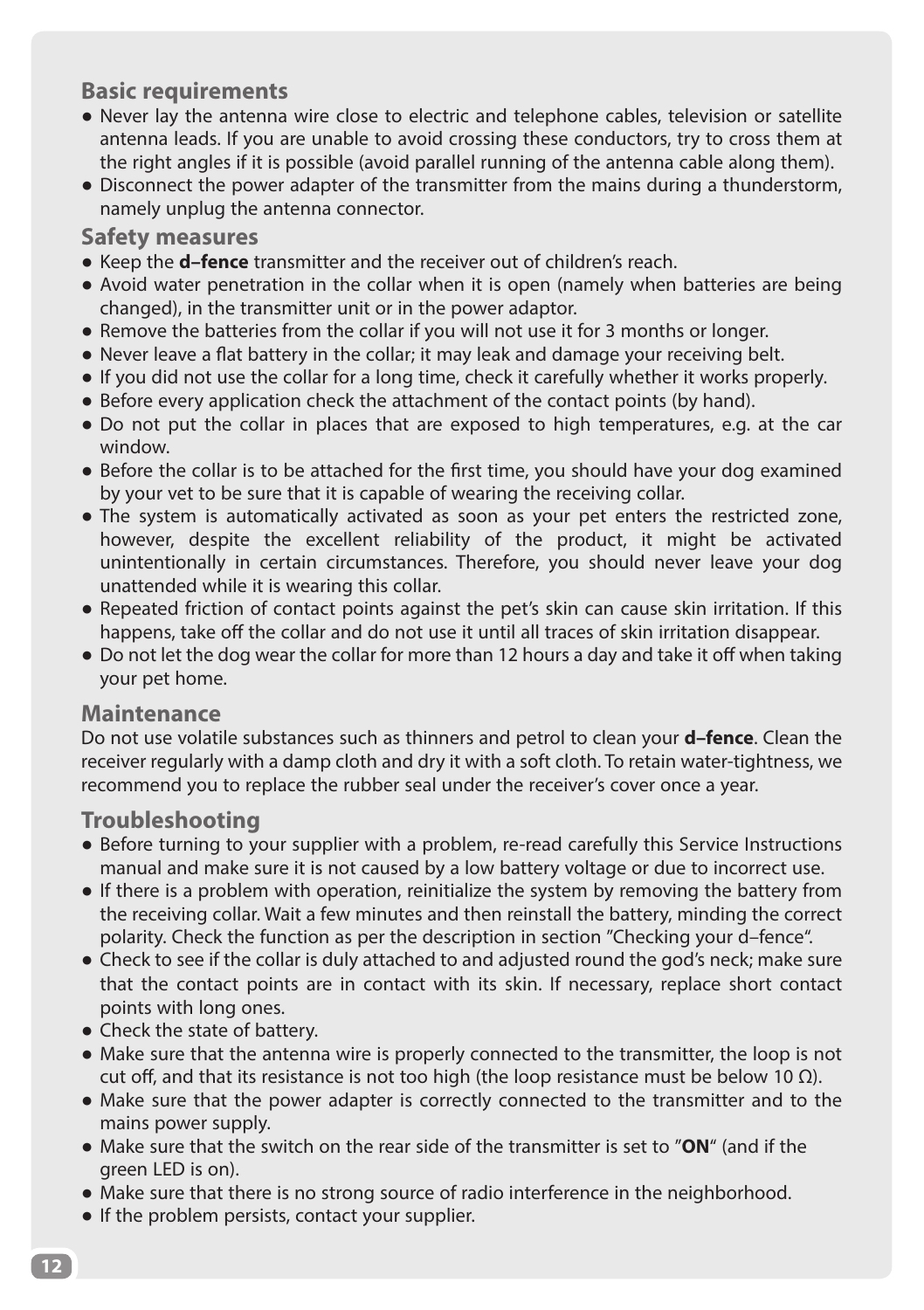# *Warranty*

- **1.** This warranty is only valid when the Certificate of Warranty and your purchase document are submitted.
- **2.** This warranty does not apply to the following:
- new batteries
- components subject to normal wear-and-tear (e.g. collar strap)
- direct or indirect damage caused during transportation of the product back to the supplier
- destruction of or damage to the product by user's misuse or negligence (e.g. masticated by dog, breakage, disruption, etc.)
- unauthorized intervention or repair
- **3.**If a manufacture fault is found, the manufacturer shall repair or replace the product.
- **4.**In the event of incorrect use of the product, no claims against the supplier or the manufacturer can be made.
- **5.** The manufacturer reserves the right to modify properties of the product due to technical improvement or in connection with a new legislation.
- **6.** The information presented in this manual can be subject to alterations without prior notice.

# *Characteristics*

## **Transmitting generator**

| • First zone (warning zone) $\dots\dots\dots\dots\dots$ infinitely adjustable within 0,4 to 5 meters |                                                                                |
|------------------------------------------------------------------------------------------------------|--------------------------------------------------------------------------------|
|                                                                                                      | • Second zone (correction zone) infinitely adjustable within 0,3 to 1,5 meters |
|                                                                                                      |                                                                                |
|                                                                                                      | max. length 1200 meters                                                        |
|                                                                                                      |                                                                                |
| • Bounded area  larger than nine hectare                                                             |                                                                                |
|                                                                                                      |                                                                                |
|                                                                                                      |                                                                                |
|                                                                                                      |                                                                                |

# **Collar**

- Dimensions . . . . . . . . . . . . . . . . . . . . . . . . . . . . . . 64×43×34 mm ● Weight . . . . . . . . . . . . . . . . . . . . . . . . . . . . . . . . . . 60 grams
- Power supply . . . . . . . . . . . . . . . . . . . . . . . . . . . . CR2 3V lithium battery
- Battery serviceability ......................... 6 months in standby mode
- Adjustable neck circumference........... 20 to 70 centimeters
- Operating temperature . . . . . . . . . . . . . . . . . 10 °C to +50 °C
- Stimulation impulse levels . . . . . . . . . . . . . . . 8
- Watertight, reliable in any mode

### **Antenna wire**

● Cross-section . . . . . . . . . . . . . . . . . . . . . . . . . . . . 0,75 or 2,5 mm2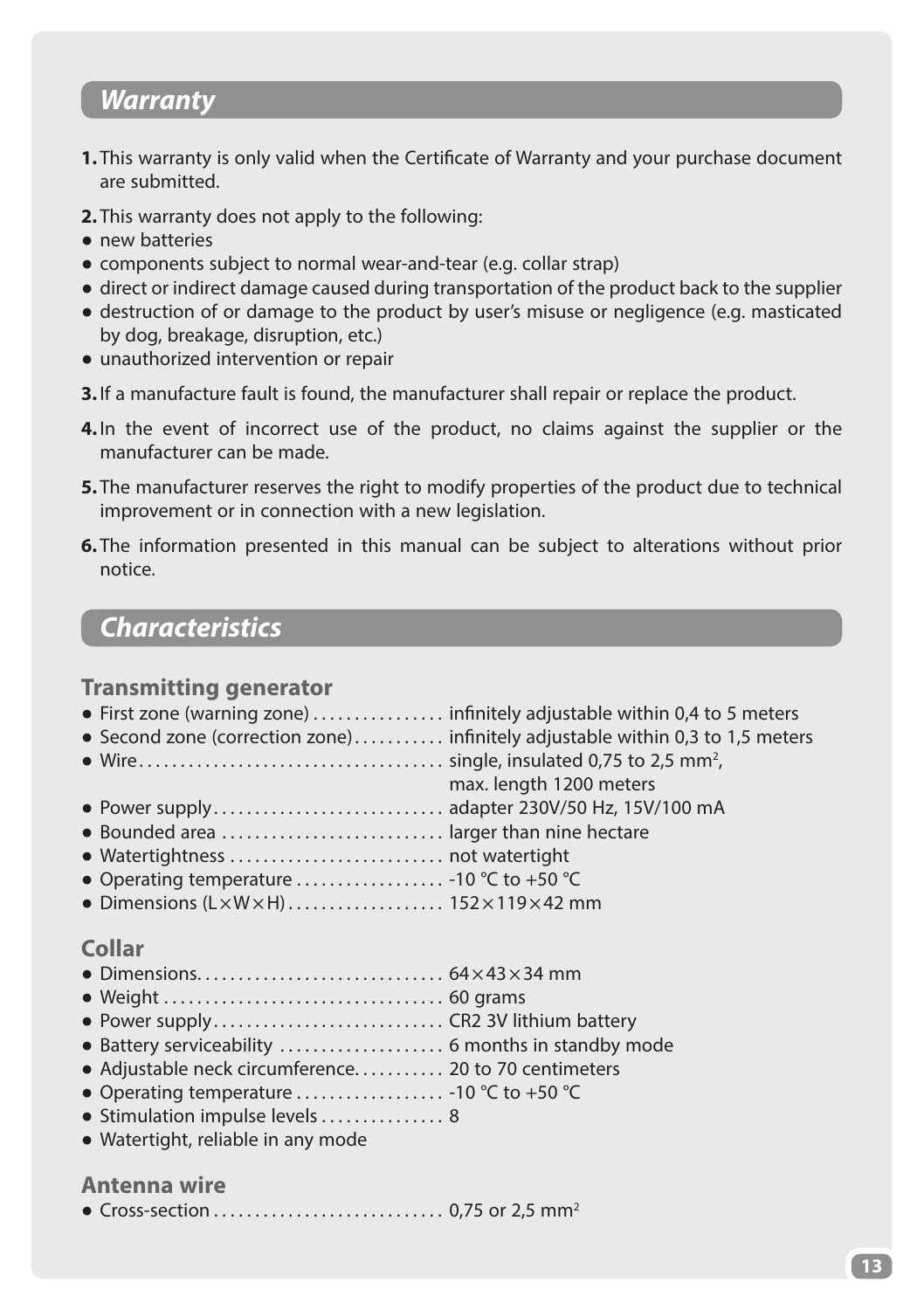# *Warranty terms and conditions*

- **1.** The warranty period starts running on the date of sale when the official authorized seller sold the unit to the consumer. The condition for lodging a claim is the confirmation of the Certificate of Warranty by the official authorized seller. The current list of authorized sellers of **Dogtrace** product sellers is openly available at **www.dogtrace.com** or it is available at our office and at our sales representatives.
- **2.** The warranty provided does not apply to product faults caused by:
	- **a)** Incompetent installation or by failure to follow instructions in the manufacturer's manual.
	- **b)** Misuse of the product.
	- **c)** Unsuitable storage or servicing of the product.
	- **d)** Incompetent intervention or repair without informing the manufacturer.
	- **e)** As a result of a natural disaster or any inevitable event.
	- **f)** Modification of the goods carried by the consumer if such a modification resulted in damage to or fault of the goods.
	- **g)** Due to a mechanical damage caused by the consumer.
	- **h)** Any other procedure carried by the consumer, being in conflict with these warranty terms and conditions and/or the servicing instructions.
- **3.** The warranty provided is only applies to the goods purchased from the official authorized seller.
- **4.** The warranty cannot be claimed unless the goods are completely paid for or if the goods are bought at sale.
- **5.** The claimant is obliged to prove the fault of the product which he/she makes a complaint of; enable the manufacturer to check the legitimacy of the product faults and assessment of the scope of the product faults and shall not repair the product by himself or have it repaired by any third person. At the same time, s/he is obliged to submit the product to the manufacturer at a state enabling to assess the faults. If it be to the contrary, s/he loses claim arising from liability of the manufacturer for product faults.
- **6.** Claims of the consumer arising from liability of the manufacturer for product faults arise from general obligatory legal regulations. In the event of a demonstrable material fault, the manufacturer is liable to replace the faulty product with a perfect one.
- **7.** Other rights and liabilities of the manufacturer and the person entitled from claim are set up by relevant general obligatory legal regulations of this country.